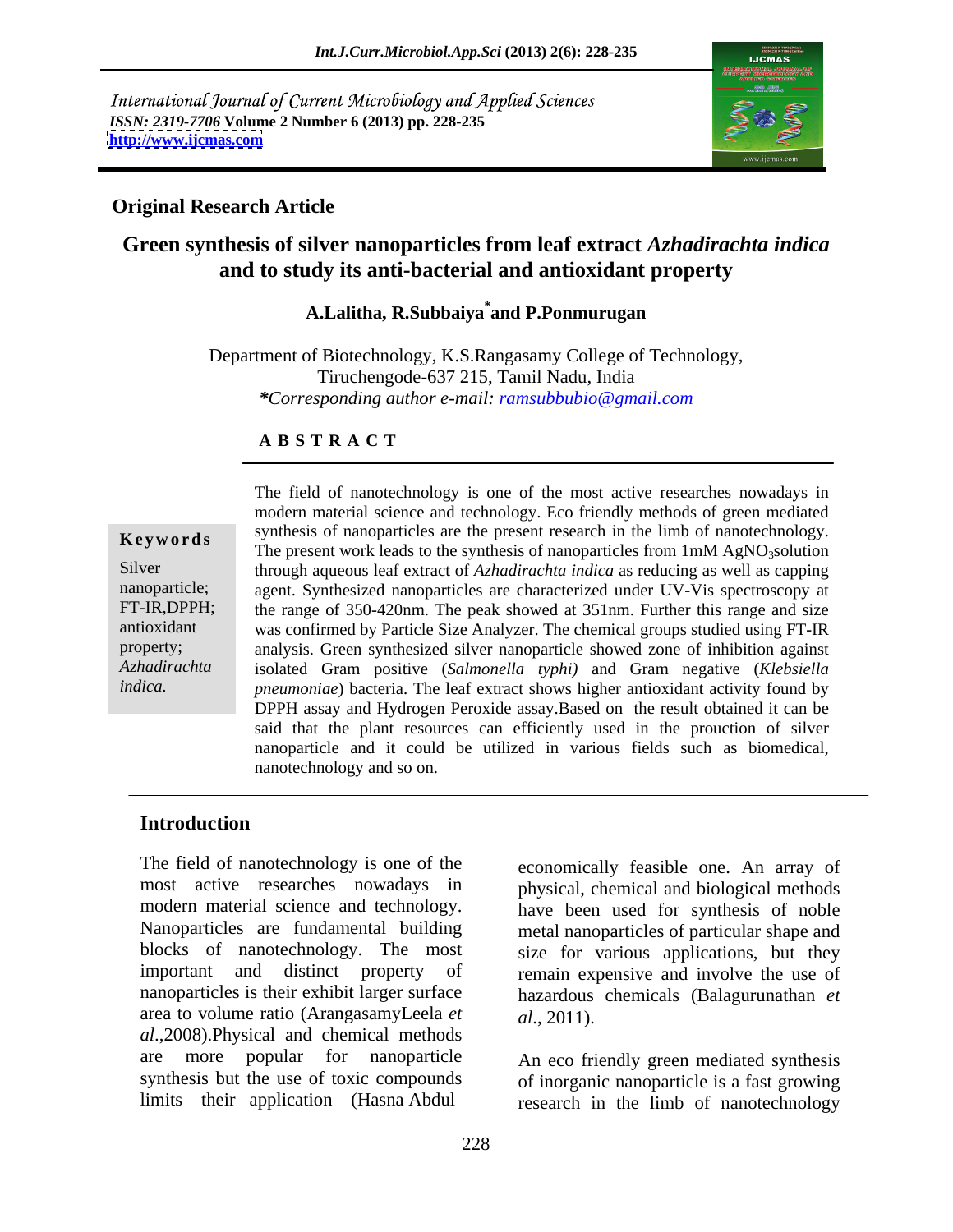(Sathya *et al.,* 2012). The biosynthesis method employing plant extracts have were filtered. drawn attention as a simple and viable alternative to chemical procedures an physical methods. Bio reduction of silver

*Azadirachta indica* commonly known as measured for its maximum absorbance Neem belongs to*Meliaceae*family, and is using UV-Visible spectrophotometry. The well knownin India and its neighboring countriesfor more than 200 years as one of synthesized silver nanoparticles for themost versatile medicinal plant havinga wide spectrum of biological activity.Every part of the tree has been usedas a **Anti-bacterial activity** traditional medicine for householdremedy against various humanailments, from Anti-Dacterial activity of aqueous extract antiquity (Asmita J. Gavhane *et al.,* 2012).

*Azadirachta indica* leaf extract has also been used for the synthesis of silver, gold andbimetallic (silver and gold) was used as standard control and distilled nanoparticles. The major advantage of using the neem leaves is that it is a  $\frac{1}{2}$  line plates we commonly evaluate modified about and hours at 37 $\degree$ C. commonly available medicinal plant and the antibacterial activity of the **Antioxident property** the antibacterial activity of the **Antioxidant property**<br>biosynthesized silver nanoparticle might have been enhanced as it was capped with Antioxidant property of the leaf extract the neem leaf extract (Prathna *et al*., was determined by DPPH assay and

### **Collection of sample**

Fresh leaves of Neem were collected from nearby area of Thiruchengode,Namakkal. Leaves were washed thoroughly and allowed for air dry in room temperature.

Leaves weighing 25 g were thoroughly washed in distilled water for 5 min, dried,<br>
Control OD-sample OD cut into fine pieces and were boiled in a 500 ml Erlenmeyer flask with 100 ml of

sterile distilled water up to 15 min and were filtered.

### **Synthesis of silver nanoparticles**

ions to yield metal nanoparticles using 10 ml of plant extract was added to the living plants, geranium leaf, neem leaf. (Nagajoti *et al.,* 2011). Then the sample was incubated in dark for aqueous solution of 1mM Silver Nitrate. 24 hours. After 24 hours, the sample was sample was then heat dried to obtain the synthesized silver nanoparticles characterization.

### **Anti-bacterial activity**

Anti-bacterial activity of aqueous extract was determined by well diffusion method for *Salmonella typhi* and *kleibsiella pneumoniae*. The culture was inoculated by spread plate method. Gentamycin disc was used as standard control and distilled water was used as control for the extract. The plates were then incubated for 24 hours at  $37^{\circ}$ C.

### **Antioxidant property**

2010). Hydrogen Peroxidase assay.

### **Materials and Methods DPPH assay (Rajan Rushender** *et al***., 2012)**

**Preparation of leaf extract** measured at 51/ nm. The DPPH free<br>radical scavenging activity was 1ml of 0.1mM DPPH in ethanol was prepared. To that prepared solution plant extracts varying in concentrations from 50-250µg, 1ml ethanol and 0.95 ml TrisHCl were added. The mixture was left for 30 minutes and the absorbance was measured at 517 nm. The DPPH free radical scavenging activity was subsequently calculated.

> Control OD- sample OD % DPPH radical scavenging  $=$  -----------------  $X100$ Control OD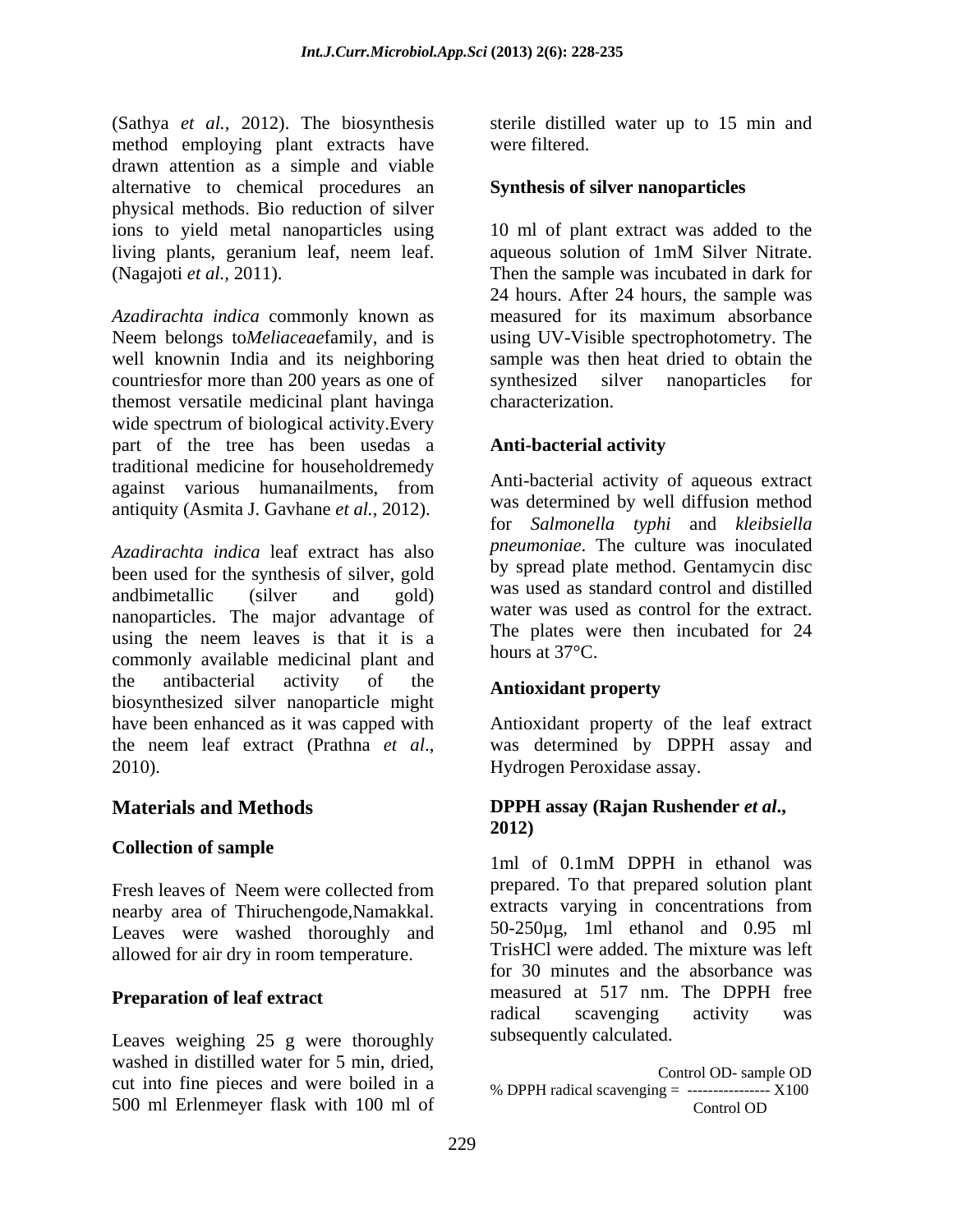The leaves aliquots were taken in the prepared phosphate buffer (pH 7.4) was carried out by Asmita J. Gavhane et al., added. The reaction mixture was incubated (2012) for the neem plant, the maximum at room temperature for 10 mins. After incubation Absorbance was read at 230 nm against the blank solution with phosphate buffer.

Infrared Spectroscopy gives information on the vibrational and rotational modes of motion of a molecule and hence an important technique for identification and characterisation of a substance. The particles were analyzed under FT-IR for the size conformation.

# **Particle size analyser**

The PSA analysis was carried out for the **Antioxidant activity** sample which is lyophilized and dispersed by ultrasonicator for the determination of The plant extracts were tested in different<br>concentrations against DPPH and

The color change was observed within 7 The antioxidant activity was found to be

### **UV-Vis spectrophotometry analysis** *according to Niraimathi et al.*, (2013).

The samples were observed under UV-Vis

**Hydrogen peroxide assay: example 3 assume that see Spectrophotometer** for its maximum **(RajanRushender** *et al.*, 2012) absorbance and wavelength to confirm the spectrophotometer for its maximum absorbance and wavelength to confirm the reduction of Silver nitrate (Figure 2).

different concentrations. To that 0.6ml of The maximum peak was found to be hydrogen peroxide with the already 351nm for *A. indica.* From the study carried out by Asmita J. Gavhane *et al*., (2012) for the neem plant, the maximum peak found at 420nm.

## **Anti-bacterial analysis**

Control OD- sample OD found to be 1mm for both *Klebsiella* % inhibition = ---------------------------------- X100 *pneumonia* and *Salmonella typhi* whereas  $\frac{1}{2}$  Control OD  $\frac{1}{2}$  the study done by Assisting  $\frac{1}{2}$  Control of **Fourier Transform Infrared** *all*,  $(2012)$  are zone of infinition found was<br>
11-14mm for both of these species (Table **Spectroscopy** and the species (Table For *A. indica* the zone of inhibition was found to be 1mm for both *Klebsiella*  the study done by Asmitha J. Gavane *et al.,(*2012) the zone of inhibition found was 1; Figure 3).

### **Table.1** Antibacterial zone formation

| Klebsiella pneumonia<br>1mm<br>Salmonella typhi<br>mm<br>THUIT | <b>Species</b> | $\lambda$ $\lambda$ $\lambda$ $\lambda$<br><i>A.indica</i> ( <b>zone</b><br><b>of inhibition</b> ) |  |  |  |  |  |
|----------------------------------------------------------------|----------------|----------------------------------------------------------------------------------------------------|--|--|--|--|--|
|                                                                |                |                                                                                                    |  |  |  |  |  |
|                                                                |                |                                                                                                    |  |  |  |  |  |
|                                                                |                |                                                                                                    |  |  |  |  |  |
|                                                                |                |                                                                                                    |  |  |  |  |  |

### **Antioxidant activity**

size. Concentrations against DPPH and **Results and Discussion** scavenging activity (Figure 4,5). The plant extracts were tested in different concentrations against DPPH and hydrogen peroxide to find the radical scavenging activity (Figure 4,5).

days that is referred with the work done by maximum for the 250µg/ml of leaf extract (Dipankar *et al*.,2012) which says that the that was used in the DPPH assay and formation of brownish gray colored 100µg/ml for hydrogen peroxide assay. solution indicated the formation of silver Free radical scavenging activity of the nanoparticles (Figure 1). AgNPs on DPPH radicals was found to increase with increase in the concentration **Example 8 Example 1 Example 1 Example 1 Conserved 1 Conserved 1 Conserved 1 Conserved 1 Conserved 1 Conserved 1 Conserved 1 Conserved 1 Conserved 1 Conserved 1 Conserved 1 Conserved 1 Conse**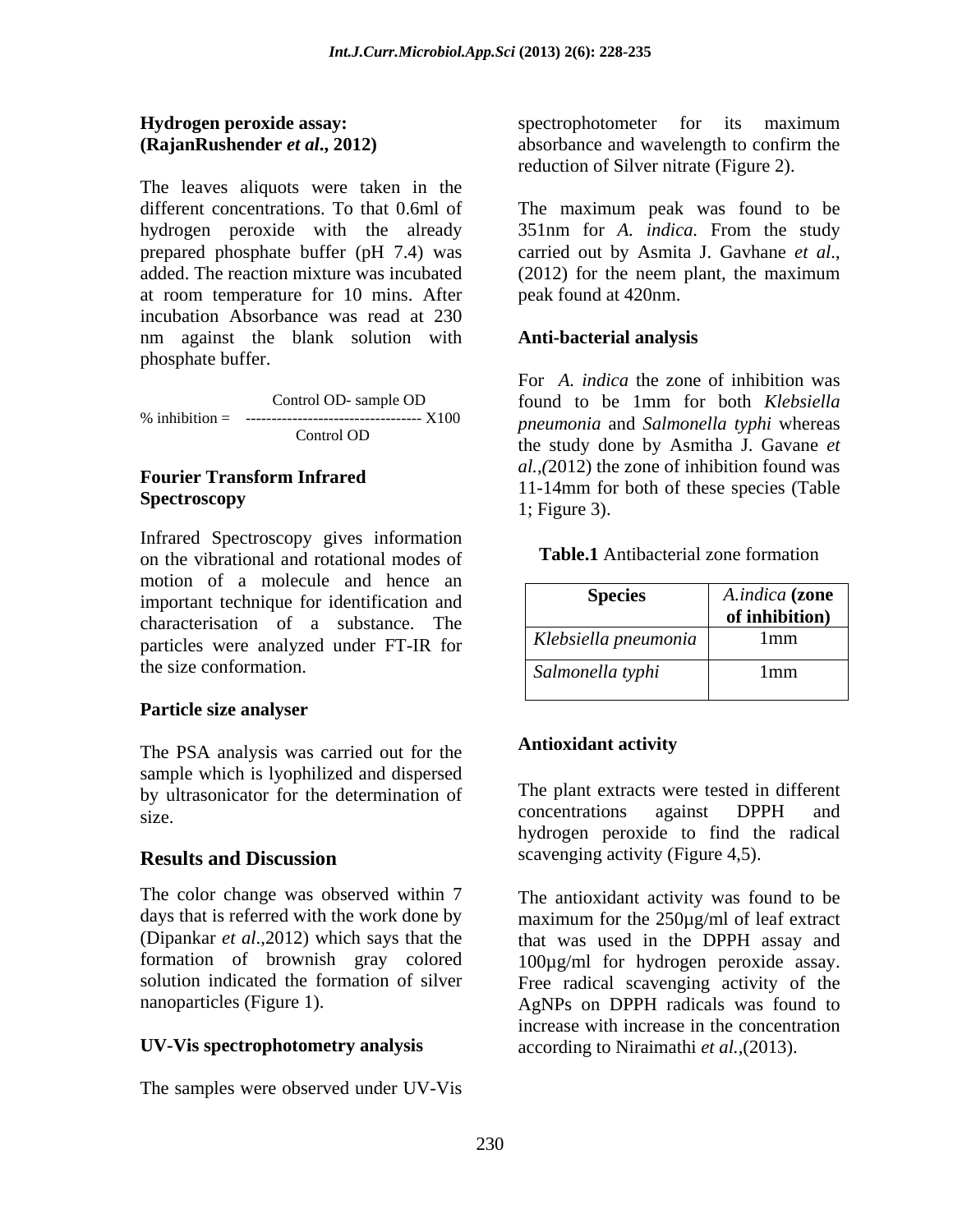**Figure.1** Brown color appearance of reduced metal





# **Figure.3** Anti-bacterial analysis



 *Salmonella typhi Klebsiella pneumoniae*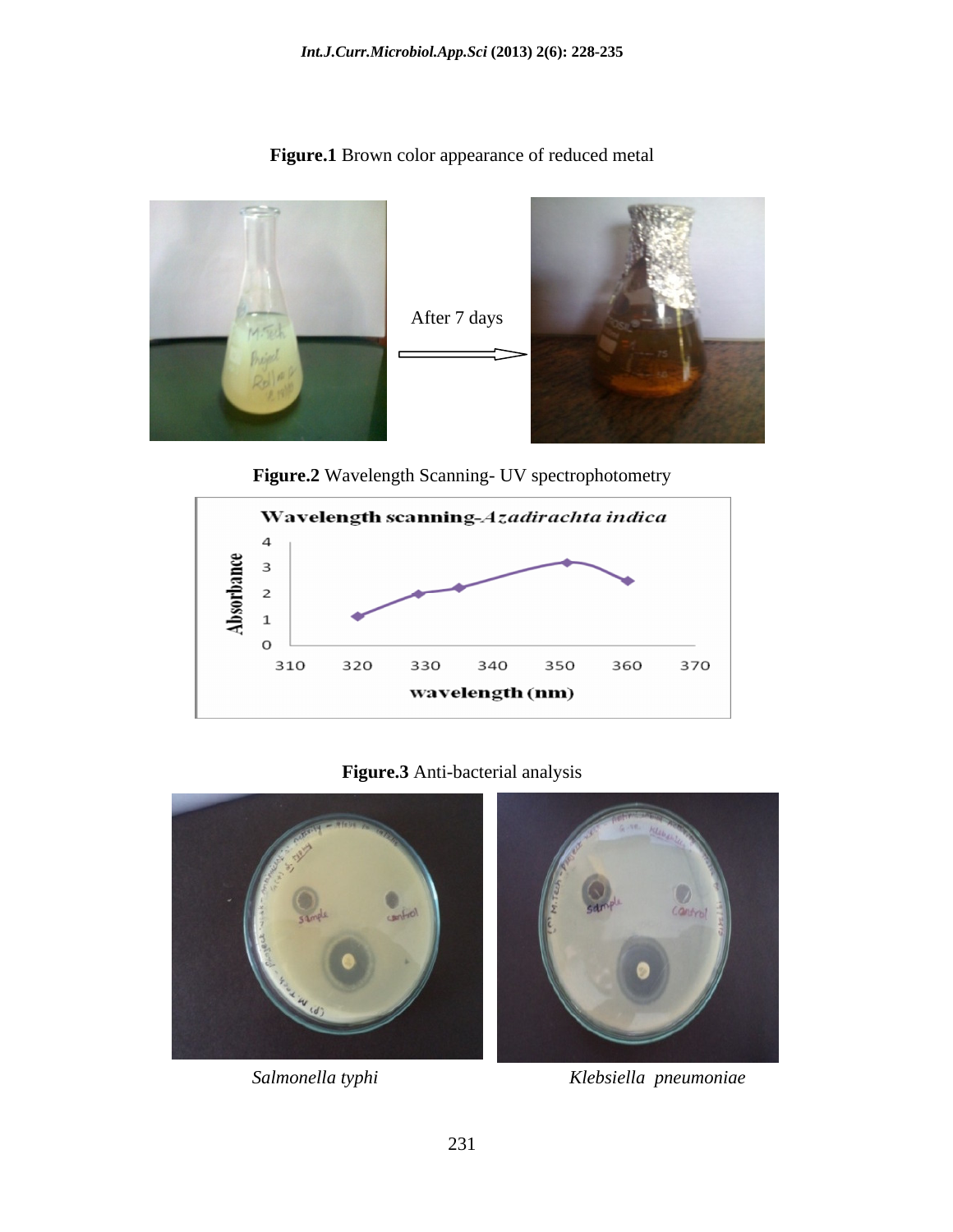**Figure.4** DPPH Assay



**Figure.5** Hydrogen peroxide assay

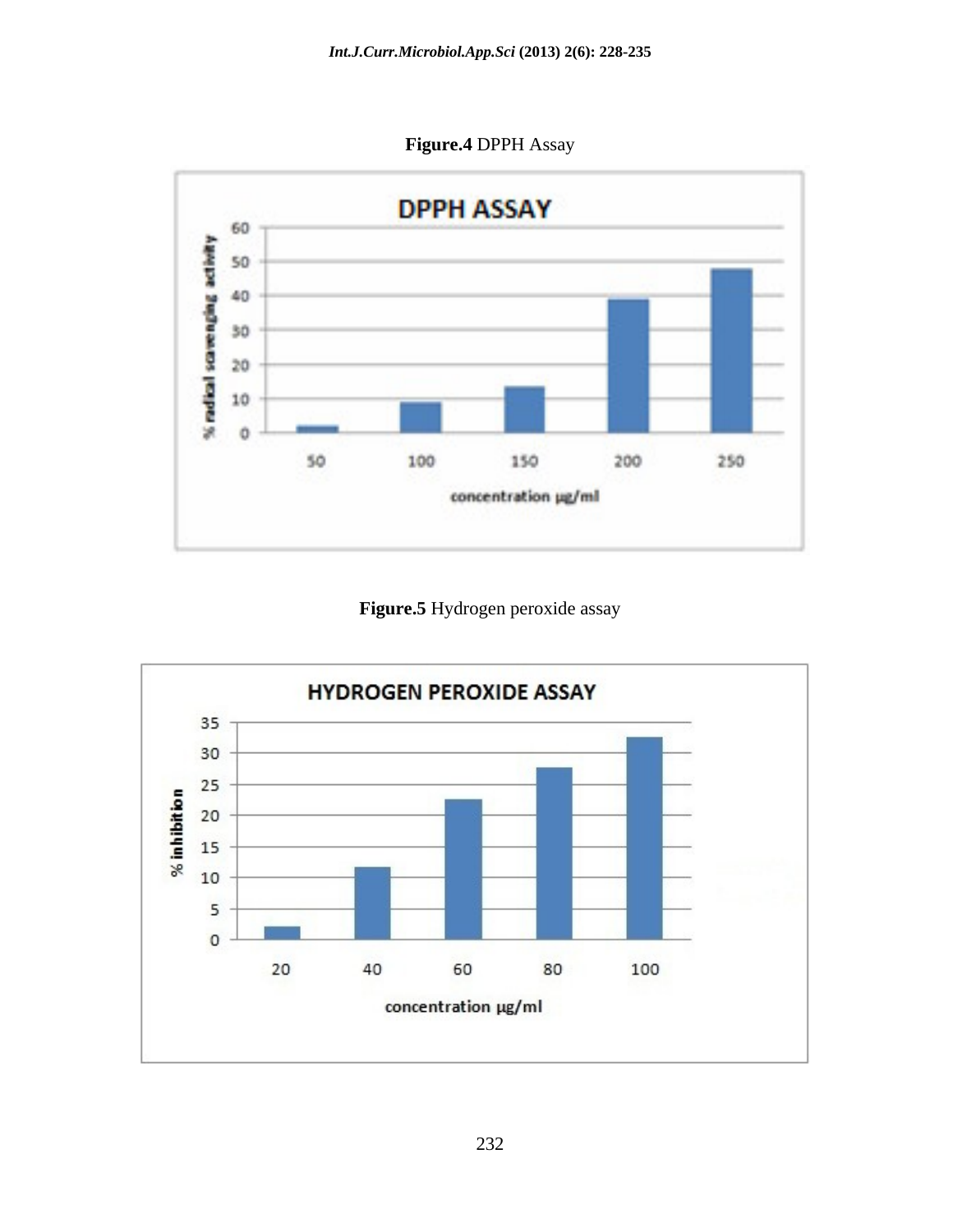

**Figure.6** FT-IR image of *A.indica*

**Figure.7** Particle Size Analyser image of synthesized siver nanaparticles from *A.indica*

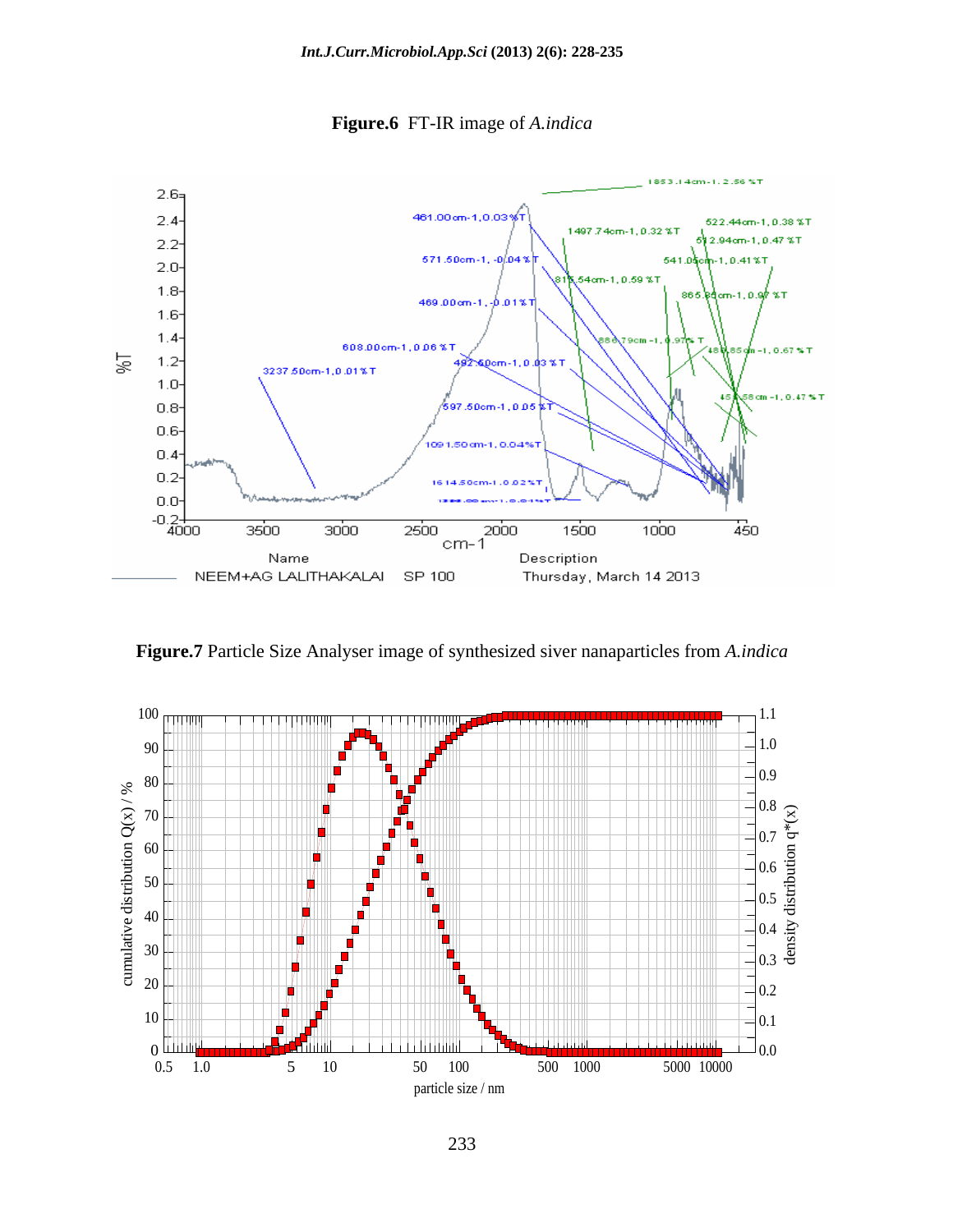The stretching at the wave number 3237 The group with H bonded and the bending at Biotechnology, Department of wave number indicates the presence of N- Nanotechnolgy, K.S.R College of FT-IR spectra suggest that the proteins present in the plant extract acting as a capping agent. **References** 

NANOPHOX (0143 P), Cross correlation

$$
x_{16} = 9.48 \text{ nm}
$$
  
\n
$$
x_{84} = 53.84 \text{ nm}
$$
  
\n
$$
x_{99} = 173.28 \text{ nm}
$$
  
\n
$$
S_V = 364.60 \text{ m}^2/\text{cm}^3
$$

Here in the particle size analyser result , it hanoparticles by actinomycete shows that the size range of the synthesized nanoparticle is 21.07 nm in size (Figure 7). The studied carried out by 335. Asmitha J. Gavane*et al.,* (2012) stated that

Thus, the silver nanoparticles were synthesized from leaf extracts of *A.indica.* The synthesized silver nanoparticcles and 119. the leaf extract the plants were found to exhibit antibacterial as well as Kamaraj, P. Jagadeeswaran, Sangeetha antiooxidant property. Based on the result obtained it can be said that the plant resources could be utilized in various fields such as biomedical, nanotechnology and so on.

# **FT-IR analysis Acknowledgement**

cm<sup>-1</sup>shows the presence of O-H functional Management, Head, Department of shows the presence of O-H functional Management, Head, Department of H functional groups in *A.indica* (Figure 6). Technology, Tiruchengode, India for According to Niraimathi *et al.,* (2013) the their encouragementand constant support authors are thankful to. The Management, Head, Department of Biotechnology, Department of Nanotechnolgy, K.S.R College of to to carry out this work.

# **References**

- **Paticle Size Analyser analysis** Arangasamy Leela and Munusamy NEEM +AG synthesis of silver nanoparticles". synthesis of silver nanoparticles".<br>Africanl.P.Blotechhol.55:04(459): 3162 $x_{10} = 7.84$  nm  $3165$ . Arangasamy Leela and Munusamy Vivekanandan, 2008. "Tapping the unexploited plant resources for the synthesis of silver nanoparticles".<br>Afri*ca*n.J.Biotechnol.<sup>55:p4</sup>(459): 3162-3165.
- $x_{50} = 21.07$  nm  $x_{50} = 21.07$  nm  $A \text{smita}$  J.Gavhane. P. Padmanabhan.  $x_{90} = 70.73$  nm Suresh P. Kamble and Suresh N. SMD= 16.46 nm VMD= 32.57 nm  $x_{16} = 9.48$  nm their Antimicrobial activities". Inter.  $x_{84} = 53.84$  nm J.Pharma.Bio Sci. 0975-6299. Asmita J.Gavhane., P. Padmanabhan, Suresh P. Kamble and Suresh N. Jangle. 2012. "Synthesis of silver nanoparticles using extract of neem leaf and triphala and evaluation of their Antimicrobial activities". Inter. J.Pharma.Bio Sci. 0975-6299.
- $x_{99} = 173.28$  nm Balagurunathan, R., M. Radhakrishnan, R.  $S_V = 364.60 \text{ m}^2/\text{cm}^3$  Babu Raiendran and Velmurugan.D. Balagurunathan, R., M. Radhakrishnan, R. Babu Rajendran and Velmurugan,D. 2011. Biosynthesis of gold nanoparticles by actinomycete *Streptomyces viridogens* strain HM10 Indian. J. Biochem.Biophy. 48:331- 335.
- the size of nanoparticles as  $43$ nm for neem  $\frac{1}{2}$  green synthesis. characterization and leaves used. evaluation of biological activities of Dipankar, C., and Murugan, S. 2012. The green synthesis, characterization and silver nanoparticle synthesized from *Iresineherbstii* leaf aqueous extracts", Colloids. surfaces B: Biointer. 98:112- 119.
	- Hasna Abdul Salam., P. Rajiv, M. Gunalan and Rajeshwari Sivaraj. 2012. Plants: Green route for nanoparticle synthesis (review )".Inter. Res.J. Biol. Sci. 1(5): 85-90.